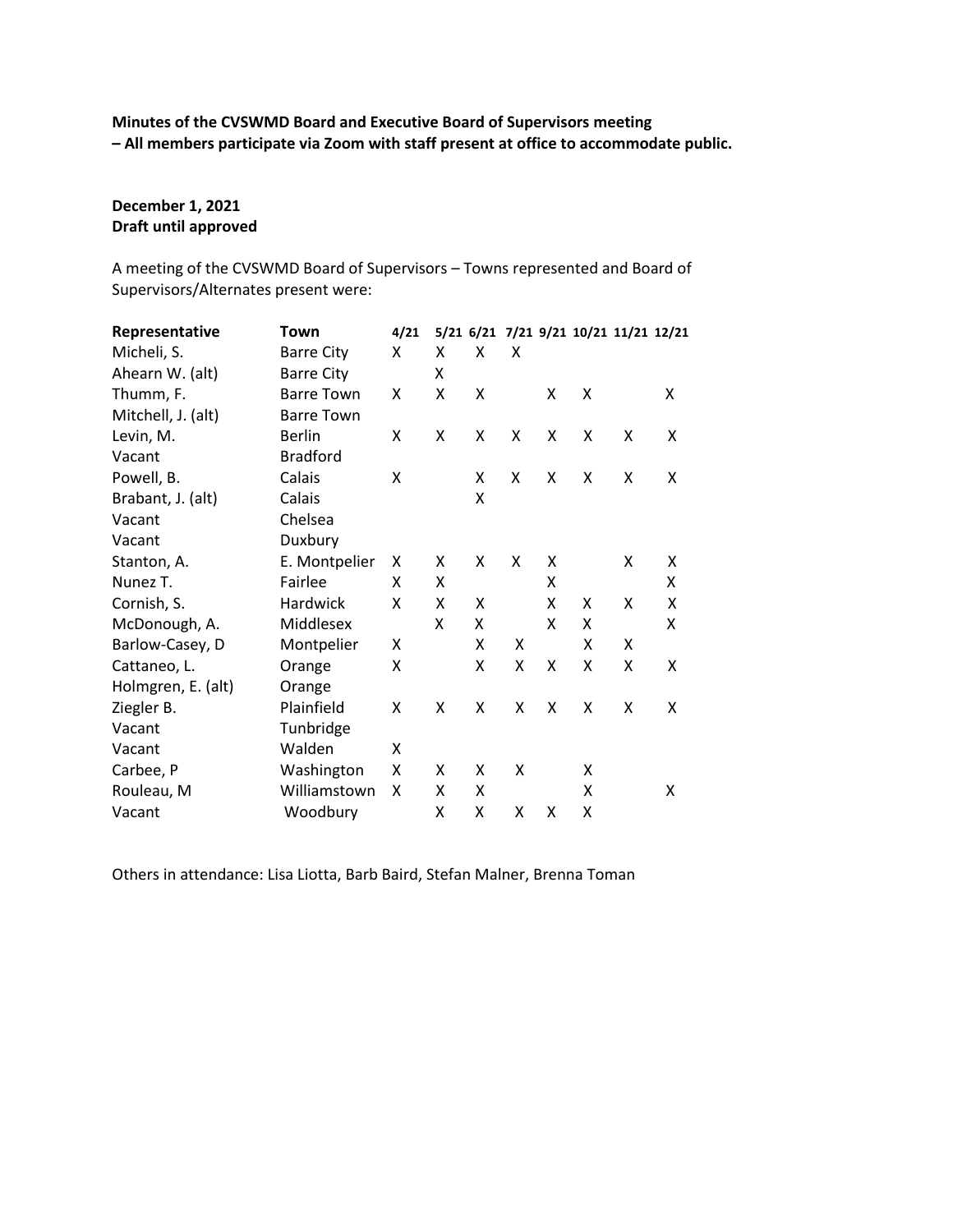Call to order (1) Fred Thumm called the meeting to order at 6:31.

Agenda Revisions (2) None.

Public Comment Period and Announcements (3) Lisa Liotta introduced Stefan Malner, the new ARCC Facility Manager. Liotta also announced that the Woodbury and Tunbridge representatives and the Middlesex alternate have resigned from the board.

### Consent Agenda (4)

*Adopt the minutes of the Board of Supervisors meeting November 3, 2021 Accept the minutes of the Program Oversight Committee meeting November 3, 2021 Accept the minutes of the Executive Board meeting November 16, 2021* **Dell McDonough moved to accept the consent agenda. The motion was seconded and passed unanimously.**

### November 13 America Recycles Day at ARCC (5)

Brenna Toman shared that on November 13, America Recycles Day, the ARCC held a free one-day collection for TV's, computers, printers, monitors and peripherals. 130 cars came during the 5 hour event with 25 pallets of e-waste collected. There was some discussion of other collections in the future.

### ARCC FY 23 Program Plan (6)

Brenna Toman presented the ARCC FY 23 Program Plan. She went over priorities, new staff and trainings, revenue and expenses. She also discussed the work to support the Household Hazardous Waste facility.

# **Lee Cattaneo moved to accept the ARCC FY 23 Program Plan. The motion was seconded and passed unanimously.**

# VLCT/PACIF Grant Application (7)

Brenna Toman explained the grant opportunity designed to reduce and mitigate risk to life and property. Application for the ARCC would require no budget adjustment as an upgrade to equipment for ARCC has already been budgeted.

# **Matt Levin moved to approve staff to submit a grant application to VLCT/PACIF. The motion was seconded and passed unanimously.**

#### FY 22 Budget Revision (8)

Lisa Liotta went over the budget revision provided in the packet.

# **Lee Cattaneo moved to approve the FY 22 budget revisions. The motion was seconded and passed unanimously.**

# FY 23 Annual Financial Plan (9)

Lisa Liotta shared the background and the purpose of the plan included in the packet. The plan covers dissolution (none planned) and provides a recommendation for the establishment of reserve funds and reserve fund balances. The Board thanked Liotta for all the hard work that went into the plan.